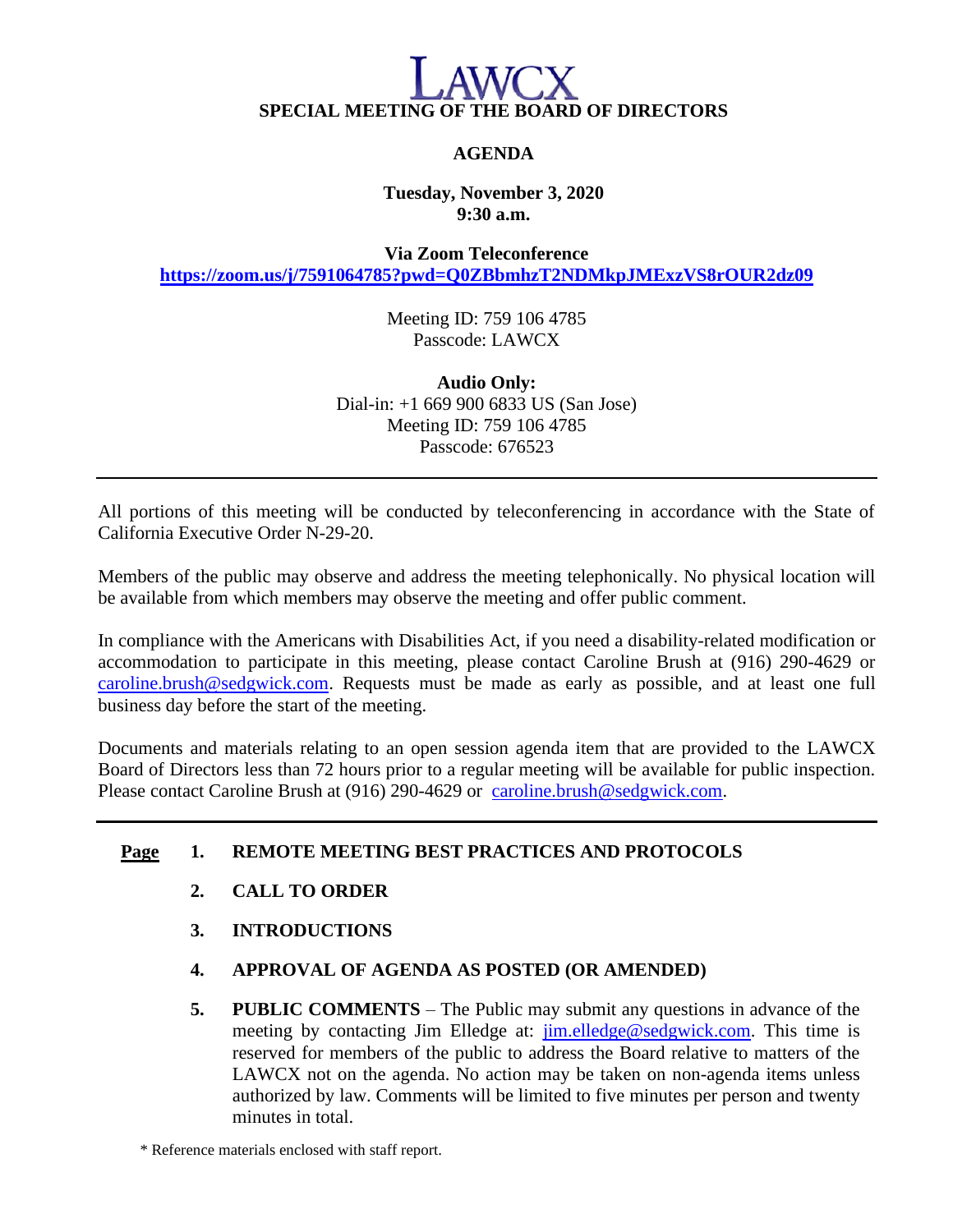|     | 6. | <b>CONSENT CALENDAR</b>        |                                                                                                                                                                                      |
|-----|----|--------------------------------|--------------------------------------------------------------------------------------------------------------------------------------------------------------------------------------|
|     |    |                                | If a Board member would like to discuss any item listed, it may be pulled from the                                                                                                   |
|     |    |                                | <b>Consent Calendar.</b>                                                                                                                                                             |
| 6   |    | $^*A.$                         | Minutes from the June 2, 2020, Board of Directors Meeting                                                                                                                            |
| 13  |    | $*B.$                          | Treasurer's Report as of June 30, 2020                                                                                                                                               |
| 62  |    | $^{\ast}C.$                    | Treasurer's Report as of September 30, 2020                                                                                                                                          |
| 101 |    | $*D.$                          | Warrant Listing: June 1, 2020 - October 31, 2020                                                                                                                                     |
| 104 |    | $E$ .                          | 2020/21 Risk Control Update                                                                                                                                                          |
| 111 |    | $*F.$                          | Strategic Plan Update                                                                                                                                                                |
| 115 |    | $\mathcal{G}$ .                | PRISM's Excess Workers' Compensation Program Premium and Fees                                                                                                                        |
| 116 |    | $*H.$                          | 2020/21 Compliance Survey and Reporting of Payroll                                                                                                                                   |
| 123 |    | $*I.$                          | Resolution 2020-01 Regarding Electronic Data Security and Retention<br>Requirements                                                                                                  |
| 126 |    | $*J.$                          | Second Amendment to Agreement with PFM Asset Management LLC<br>Recommendation: Approval of the Consent Calendar; approve items<br>6.A., 6.I. and 6.J. receive and file items 6.B-6.H |
|     | 7. | <b>ACTION/DISCUSSION ITEMS</b> |                                                                                                                                                                                      |
| 129 |    | *A.                            | 2020/21 Activity Summary                                                                                                                                                             |
|     |    |                                | Recommendation: None. Information only.                                                                                                                                              |
| 134 |    | $\mathrm{^*B}.$                | <b>Board Document Review Schedule</b><br>Recommendation: None. Information only.                                                                                                     |
| 139 |    | $\rm ^*C.$                     | <b>COVID-19 Emerging Issues</b><br>Recommendation: Receive and file.                                                                                                                 |
| 141 |    | $\rm *D.$                      | Review of Risk Control Reimbursement Program                                                                                                                                         |
|     |    |                                | Recommendation: Approve the revised Risk Control Reimbursement                                                                                                                       |
|     |    |                                | Guidelines as presented.                                                                                                                                                             |
| 147 |    | $E$ .                          | Investment Report as of September 30, 2020                                                                                                                                           |
|     |    |                                | Recommendation: Receive and file.                                                                                                                                                    |
| 200 |    | $*F.$                          | Discussion of Longer-Term Investing and Annual Investment Policy Review                                                                                                              |
|     |    |                                | Recommendation: Approve the Investment Policy as presented.                                                                                                                          |
| 230 |    | *G.                            | Discussion of Captive Insurance Companies                                                                                                                                            |
|     |    |                                | Recommendation: None.                                                                                                                                                                |
| 248 |    | *H.                            | Draft Actuarial Report with Recommended 2021/22 Funding Rates                                                                                                                        |
|     |    |                                | Recommendation: Receive the draft actuarial report and approve<br>rates for the 2021/22 program year at the 80% confidence level and<br>discounted at 2.0%.                          |
| 280 |    | $*I.$                          | Draft Audited Financial Statements for Fiscal Year Ended June 30, 2020                                                                                                               |
|     |    |                                | Recommendation: Review and approve the draft audited financial<br>statements as of June 30, 2020, and direct staff to work with the auditor<br>to finalize the document.             |
| 320 |    | $*J.$                          | Review of Target Equity Policy, Dividends and Assessments, and Unaudited                                                                                                             |
|     |    |                                | Financial Statements as of June 30, 2020<br>Recommendation: Review the report on target equity, dividends and                                                                        |
|     |    |                                | assessments.                                                                                                                                                                         |

\* Reference materials enclosed with staff report.